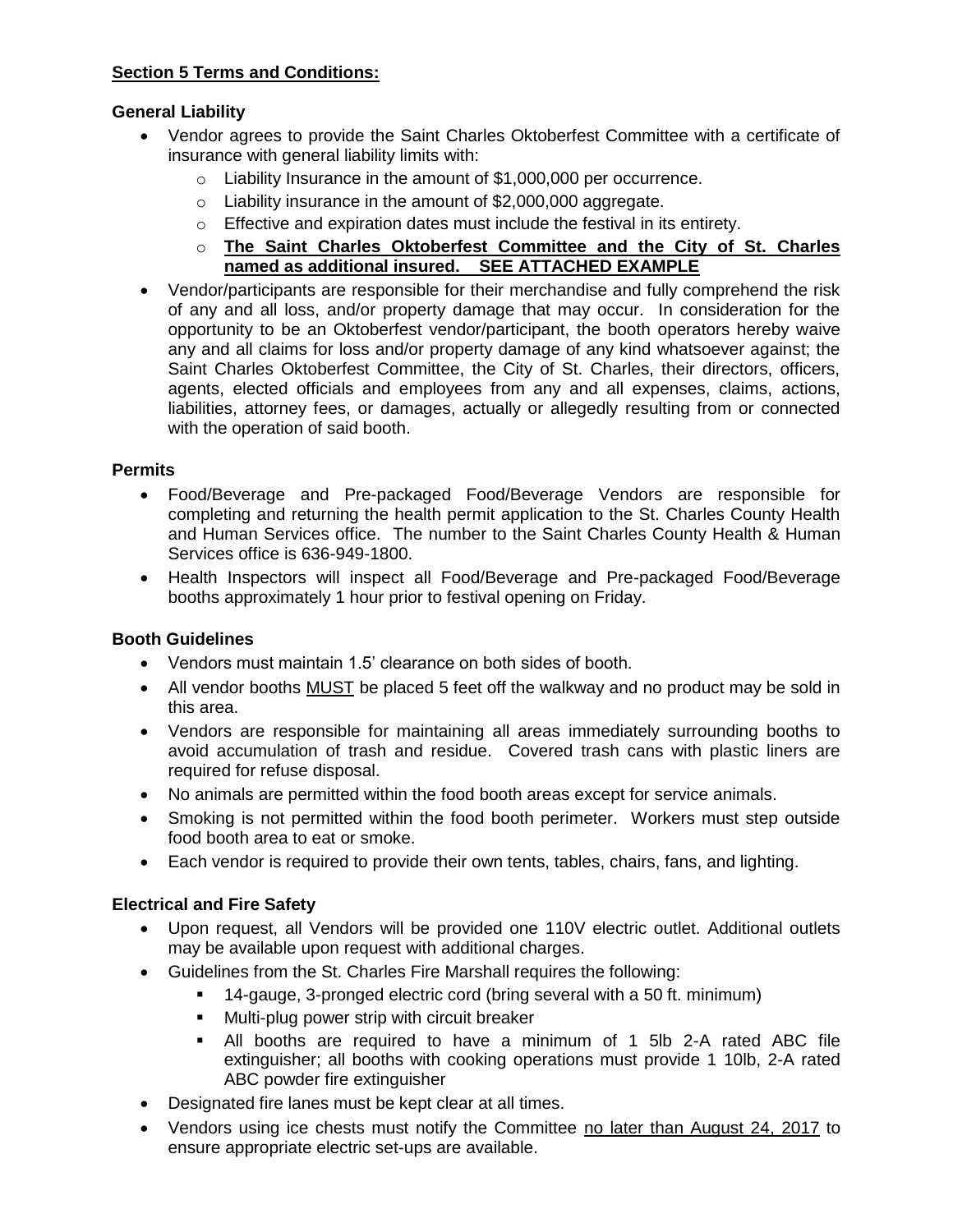- Vendors may not make any modifications to the electrical boxes provided.
- Power will be disconnected on Sunday at 5pm.

### **Water**

- Water hook-ups will be available from Oktoberfest-approved sources throughout the park.
- Vendors may NOT hook-up to unapproved sources; doing so could result in removal from the festival.
- Vendor must provide hose for hookup.

## **Clean-up**

- All equipment and booths must be broken down within 24 hours of the closing of the event.
- Breakdown of boxes required and vendor responsible for taking all trash to a dumpster.
- Booth spaces requiring clean up after the vendor has left will result in the forfeiture of their clean up deposit. This means all trash, debris, charcoal, oil, product boxes, etc.
- All equipment and booths must be broken down within 24 hours of the closing of the event.

### **General Requirements**

- Vendors will be required to stay open until 7:30pm each evening or until close, pending weather. It is your decision if you'd like to remain open until the close of the event each evening (11pm-Friday/Saturday and 5pm-Sunday).
- All booths should be set up and be ready to begin operations by 9:00am each day.
- No vehicles are permitted on the fair premises during the event unless they are part of your booth and have been approved before the start of the event by the St. Charles Parks Department.
- All vehicles must be removed from the fair premises by the designated time (see below) with NO exceptions to this rule.
- Trailers may not be parked in Frontier Park.

| 2017 Saint Charles Oktoberfest Festival Schedule |                                  |                                |                                   |                     |                           |                     |  |  |  |  |  |  |  |
|--------------------------------------------------|----------------------------------|--------------------------------|-----------------------------------|---------------------|---------------------------|---------------------|--|--|--|--|--|--|--|
|                                                  | <b>Booth</b><br>Set-up           | <b>Vehicles</b><br>out of Park | <b>Booths</b><br>Ready to<br>Open | Festival<br>Opening | <b>Booth</b><br>Closing** | Festival<br>Closing |  |  |  |  |  |  |  |
| Thursday                                         | 12:00pm -<br>8:00pm              | 9:00 <sub>pm</sub>             |                                   | --                  |                           |                     |  |  |  |  |  |  |  |
| Friday                                           | $8:00am -$<br>1:00 <sub>pm</sub> | 2:00 <sub>pm</sub>             | 3:00 <sub>pm</sub>                | 4:00 <sub>pm</sub>  | 7:30 <sub>pm</sub>        | 11:00pm             |  |  |  |  |  |  |  |
| Saturday                                         | $- -$                            | 8:00am                         | 9:00am                            | 10:00am             | 7:30 <sub>pm</sub>        | 11:00pm             |  |  |  |  |  |  |  |
| Sunday                                           |                                  | 8:00am                         | 9:00am                            | 10:00am             | 5:00pm                    | 5:00pm              |  |  |  |  |  |  |  |

\*\*Additional check-in information will be provided once the application is accepted.